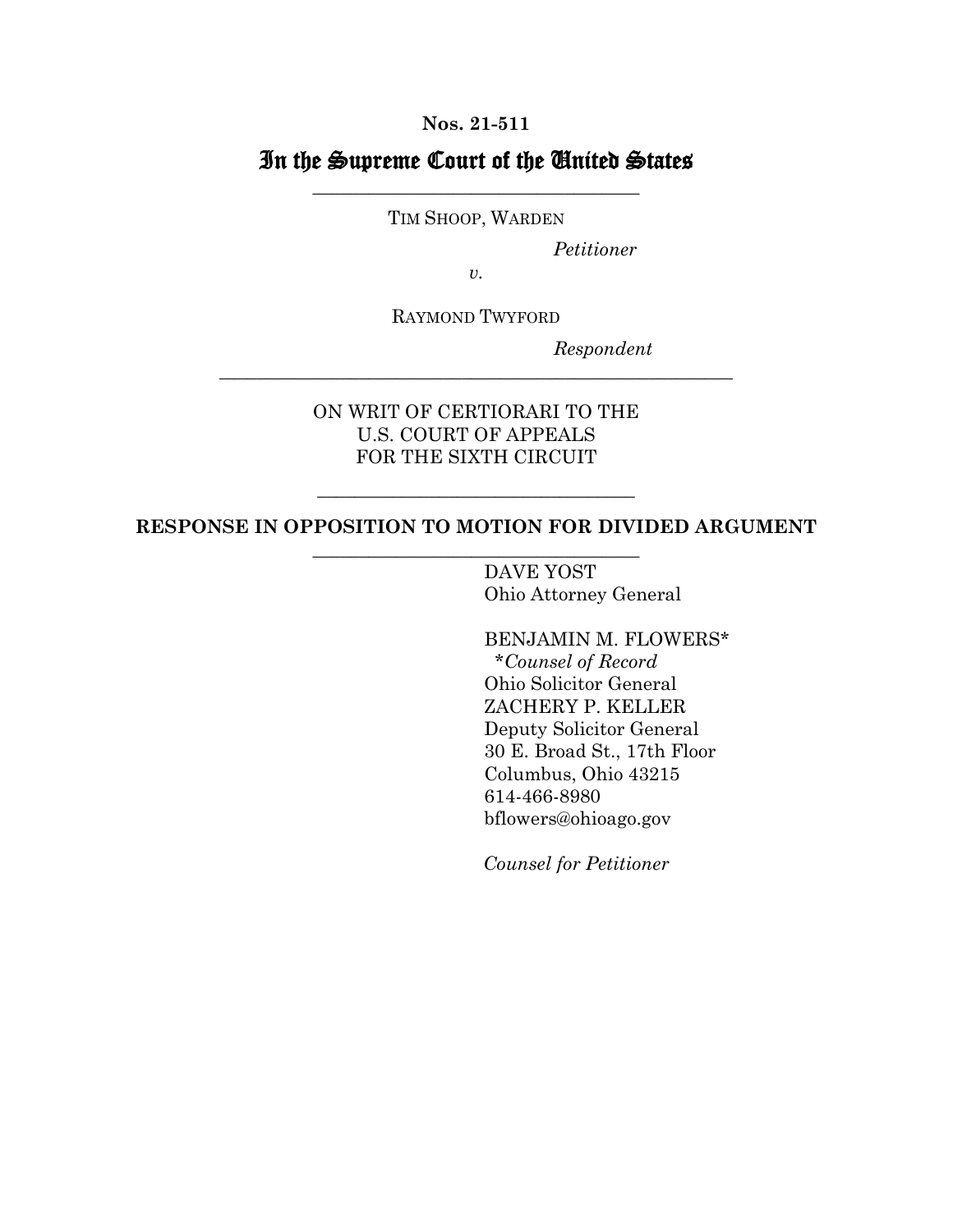The Warden opposes the United States' motion for divided argument to the extent it proposes requiring the Warden to cede five minutes of argument time. The United States' participation will not aid the Court in resolving the one issue on which the Warden and the United States agree. And its position is at odds with the Warden's in all other respects.

Begin with the one area of agreement. The Warden and the United States agree that the Sixth Circuit erred when it held that transportation orders are "necessary and appropriate," for purposes of the All Writs Act, 28 U.S.C. §1651(a), whenever they allow for the development of evidence that "plausibly relates" to a habeas petitioner's claim, *see* Pet.App.15a–16a. Indeed, the United States' arguments are indistinguishable from the Warden's. *Compare* Warden Br.39–50 *with* U.S. Br.25– 30. But counsel for the Warden can adequately address that issue. So the United States' presence at argument will not aid the Court in resolving the one matter on which the United States and the Warden concur.

On every other issue, the Warden and the United States are at odds. First, while the Warden argues that courts cannot, under the All Writs Act, issue transportation orders to facilitate out-of-court evidentiary development, Warden Br.18–38, the United States argues otherwise. U.S. Br.9–25. Second, although the United States agrees with the Warden that the Sixth Circuit erred by adopting a "plausibly relates" standard, *see* U.S. Br.25–30, it asks the Court to vacate and remand instead of reversing. The Warden has asked for reversal. Warden Br.51. And for reasons the Warden will address in his reply brief, reversal is the only appropriate remedy.